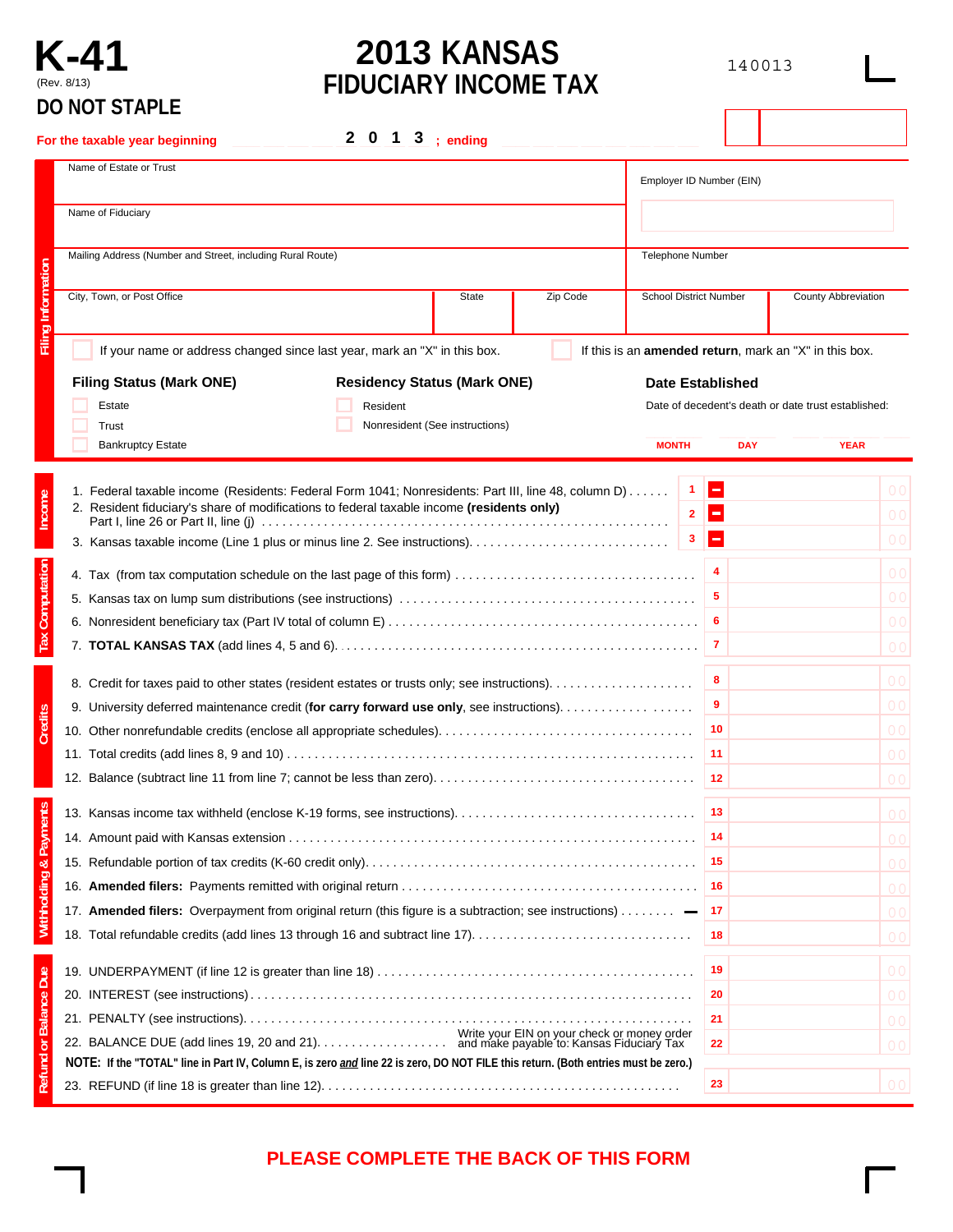### **PART I - MODIFICATIONS TO FEDERAL TAXABLE INCOME**

|     | 24. Additions to federal taxable income:                                                   |                 |                |
|-----|--------------------------------------------------------------------------------------------|-----------------|----------------|
|     | a. State and local bond interest (reduced by related expenses, enclose schedule)           | 24a             | 00             |
|     | b. State or local taxes measured by income deducted on the federal return                  | 24b             | 00             |
|     | c. Administrative expenses claimed as deductions on Kansas estate tax return               | 24c             | 0 <sup>0</sup> |
|     |                                                                                            | 24d             | 00             |
|     |                                                                                            | 24e             | 0 <sup>0</sup> |
| 25. | Subtractions from federal taxable income:                                                  |                 |                |
|     | a. Interest on U.S. Government obligations (reduced by related expenses, enclose schedule) | 25a             | 0 <sub>0</sub> |
|     |                                                                                            | 25 <sub>b</sub> | 00             |
|     |                                                                                            | 25c             | 00             |
|     | d. Other subtractions from federal taxable income (see instructions, enclose schedule)     | 25d             | 0 <sup>0</sup> |
|     |                                                                                            | 25e             | 0 <sup>0</sup> |
|     |                                                                                            |                 |                |
|     | 26. Net modification to federal taxable income (subtract line 25e from line 24e)           | 26              | 0 <sup>0</sup> |
|     |                                                                                            |                 |                |

#### **PART II - COMPUTATION OF SHARES OF THE MODIFICATION TO FEDERAL TAXABLE INCOME**

**NOTE: The Kansas fiduciary modification is to be allocated among the beneficiaries and the fiduciary in proportion to their share of the sum of the federal distributable net income and the amount distributed or required to be distributed from current income.**

| (A)                           | (B)                 | (C)                               | (D)                                                                        |
|-------------------------------|---------------------|-----------------------------------|----------------------------------------------------------------------------|
| Name and Address              | Social Security No. | Percent of<br><b>Distribution</b> | Share of fiduciary adjustment (line 26,<br>Part I, multiplied by column C) |
| <b>RESIDENT BENEFICIARIES</b> |                     |                                   |                                                                            |
| (a)                           |                     | %                                 |                                                                            |
| (b)                           |                     | %                                 |                                                                            |
| (c)                           |                     | %                                 |                                                                            |
| (d)                           |                     | %                                 |                                                                            |
| NONRESIDENT BENEFICIARIES     |                     |                                   |                                                                            |
| (e)                           |                     | $\frac{0}{0}$                     |                                                                            |
| (f)                           |                     | %                                 |                                                                            |
| (g)                           |                     | %                                 |                                                                            |
| (h)                           |                     | %                                 |                                                                            |
| (i)                           |                     | %                                 |                                                                            |
|                               |                     | %                                 |                                                                            |
|                               |                     | %                                 |                                                                            |
|                               |                     | 100%                              |                                                                            |

I authorize the Director of Taxation or the Director's designee to discuss my K-41 and enclosures with my preparer.

**I declare under the penalties of perjury that to the best of my knowledge and belief this is a true, correct, and complete return.**

| <b>sign</b> | Signature of fiduciary                     | Title                    | Date |
|-------------|--------------------------------------------|--------------------------|------|
| here        |                                            |                          |      |
|             | Signature of preparer other than fiduciary | Address/Telephone Number | Date |

**MAIL TO: Fiduciary Tax, Kansas Department of Revenue, PO Box 758571, Topeka, KS 66675-8571**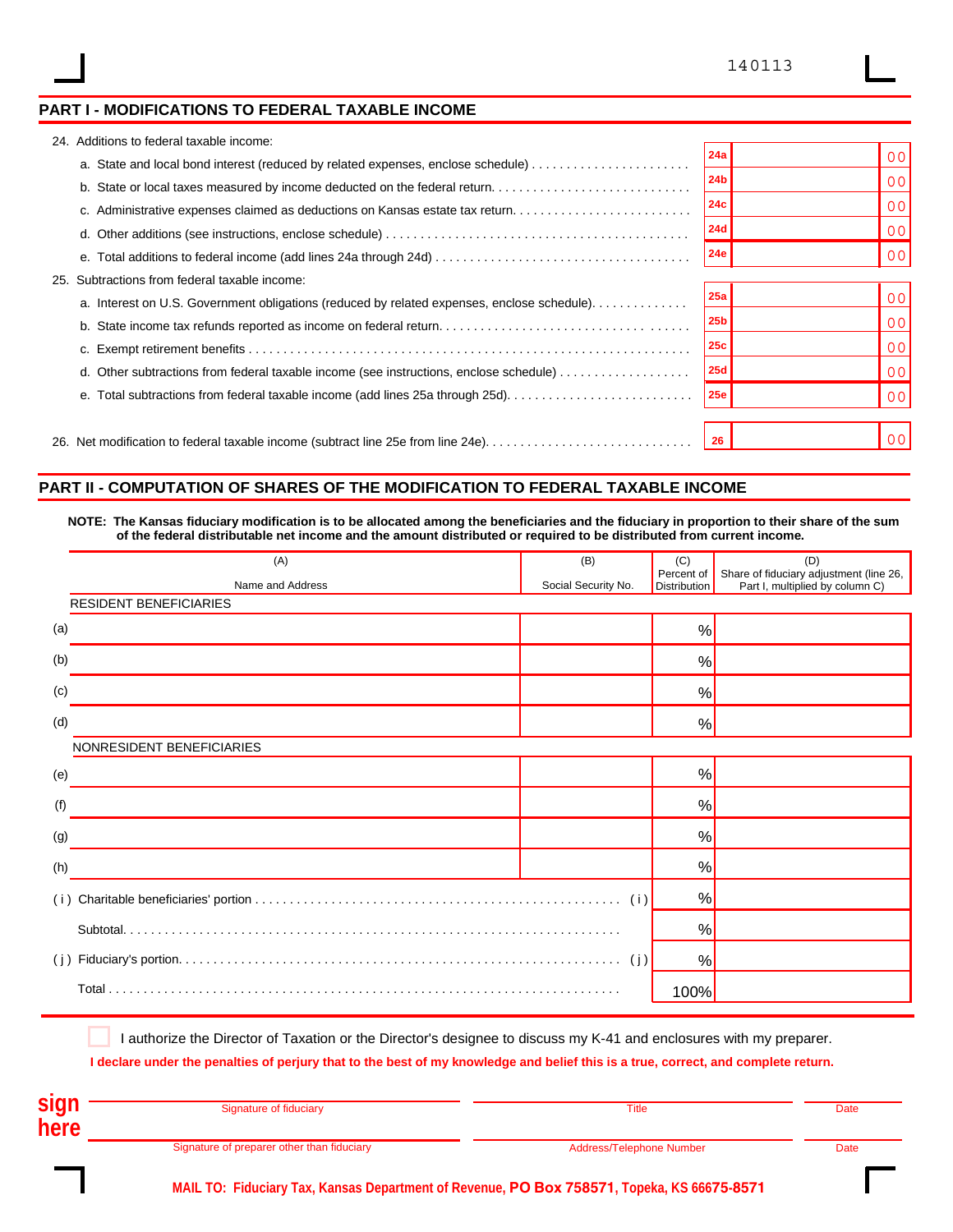#### **FOR NONRESIDENT ESTATES AND TRUSTS OR RESIDENT ESTATES AND TRUSTS WITH NONRESIDENT BENEFICIARIES** 140218

#### **PART III - COMPUTATION OF FEDERAL TAXABLE INCOME OF THE ESTATE OR TRUST FROM KANSAS SOURCES**

|      | (A)<br>These items correspond to those listed on<br>Federal Form 1041                    | (B)<br>Total income as<br>reported on Federal<br>Form 1041 | (C)<br>Amount from<br>Kansas sources | (D)<br>Nonresident fiduciary's<br>portion of Col. C & capital<br>gains not distributed |
|------|------------------------------------------------------------------------------------------|------------------------------------------------------------|--------------------------------------|----------------------------------------------------------------------------------------|
| 27.  |                                                                                          |                                                            |                                      |                                                                                        |
| 28.  |                                                                                          |                                                            |                                      |                                                                                        |
| 29.  |                                                                                          |                                                            |                                      |                                                                                        |
| 30.  |                                                                                          |                                                            |                                      |                                                                                        |
| 31.  |                                                                                          |                                                            |                                      |                                                                                        |
| 32.  |                                                                                          |                                                            |                                      |                                                                                        |
| 33.  |                                                                                          |                                                            |                                      |                                                                                        |
| 34.  |                                                                                          |                                                            |                                      |                                                                                        |
| 35.  |                                                                                          |                                                            |                                      |                                                                                        |
| 36.  |                                                                                          |                                                            |                                      |                                                                                        |
| 37.  |                                                                                          |                                                            |                                      |                                                                                        |
| 38.  |                                                                                          |                                                            |                                      |                                                                                        |
| 39.  |                                                                                          |                                                            |                                      |                                                                                        |
| 40.  |                                                                                          |                                                            |                                      |                                                                                        |
| 41a. |                                                                                          |                                                            |                                      |                                                                                        |
|      | 41b. Allowable miscellaneous itemized deductions subject to the 2% floor                 |                                                            |                                      |                                                                                        |
| 42.  |                                                                                          |                                                            |                                      |                                                                                        |
| 43.  |                                                                                          |                                                            |                                      |                                                                                        |
| 44.  |                                                                                          |                                                            |                                      |                                                                                        |
| 45.  |                                                                                          |                                                            |                                      |                                                                                        |
|      |                                                                                          |                                                            |                                      |                                                                                        |
| 46.  |                                                                                          |                                                            |                                      |                                                                                        |
| 47.  |                                                                                          |                                                            |                                      |                                                                                        |
| 48.  | Taxable income (Subtract line 47 from line 43)                                           |                                                            |                                      |                                                                                        |
| 49.  | Total percent of all nonresident beneficiaries - from Part II, lines (e), (f), (g) & (h) |                                                            |                                      |                                                                                        |
|      | 50. Total Kansas income of nonresident beneficiaries (Multiply line 48 by line 49).      |                                                            |                                      |                                                                                        |

#### **PART IV - NONRESIDENT BENEFICIARIES' SHARES OF INCOME AND TAX TO BE WITHHELD**

| (B)<br>Social Security<br>Number | (C)<br>Beneficiary's<br>percentage | (D)<br>Kansas<br>taxable income | (E)<br>Tax to be withheld<br>(Multiply Col. D by 2.5%) |
|----------------------------------|------------------------------------|---------------------------------|--------------------------------------------------------|
|                                  |                                    |                                 |                                                        |
|                                  | 0 <sup>°</sup>                     |                                 |                                                        |
|                                  |                                    |                                 |                                                        |
|                                  | 0 %                                |                                 |                                                        |
|                                  |                                    |                                 |                                                        |
|                                  | 0 <sup>°</sup>                     |                                 |                                                        |
|                                  |                                    |                                 |                                                        |
|                                  |                                    |                                 |                                                        |
|                                  |                                    |                                 |                                                        |
|                                  |                                    |                                 |                                                        |
|                                  |                                    |                                 |                                                        |